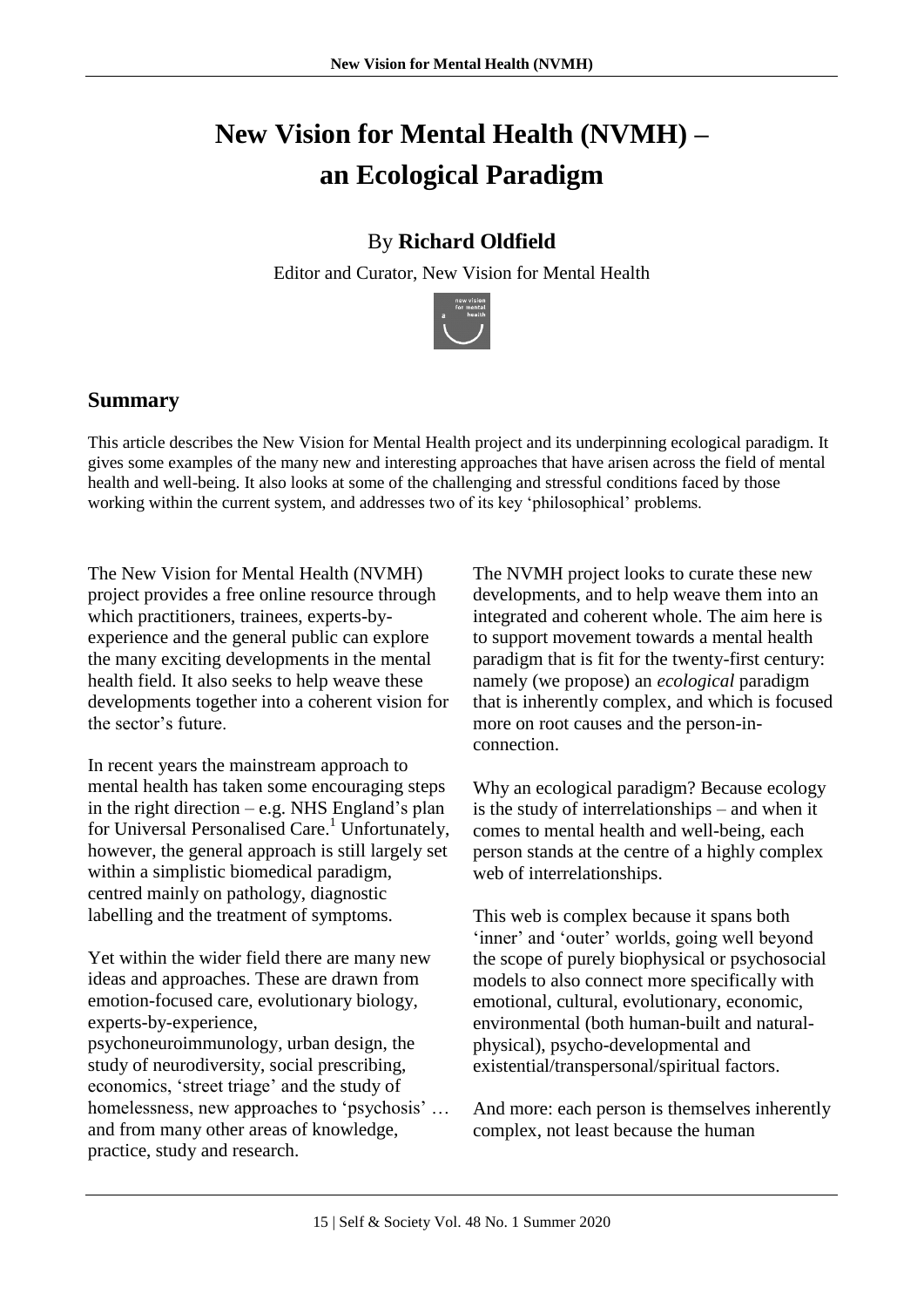mind/brain is perhaps the most complex phenomenon known.

This ecological paradigm manifests across three layers – Practice, Community and Society, with the person-in-connection at the centre:

- **PRACTICE** e.g. therapist and client
- **COMMUNITY** e.g. primary mental health-care system at local level
- **SOCIETY** e.g. national government policies

Each layer contains a set of factors (i.e. causality) that contribute to or detract from mental health. Additionally, each person has psychological, social and developmental dimensions (development over time) that further contribute to or detract from their mental health.



**Figure 1** The three levels of the ecological paradigm

Each layer involves one or more of five identified themes:

**PRACTICE** (e.g. therapist and client)**:**

- Theme: **Emotion-Focused Care**  ensuring services are emotionally safe and supportive by focusing on developing genuinely caring relationships.
- Theme: **Collaborative Practice**  working collaboratively to

contextualise practice with each person.

**COMMUNITY** (e.g. primary mental health-care system at local level):

> Theme: **A Coherent System** – designing a service system that looks beyond the biomedical or psychosocial models, helps people with what *they* want help with (rather than what the system is predisposed to provide) and looks to address causes rather than using diagnostic labels and then looking to treat (including suppress) their symptoms.

**SOCIETY** (e.g. national government policies)**:**

- Theme: **A Well-being Society** developing a society that recognises the wider factors that impact on mental health and takes meaningful account of these across all government policies.
- Theme: **A Balanced Budget**  a budget more fairly divided between biophysical and mental & emotional health-care.

Before further discussion of the current, mainstream system and any changes needed, we should first acknowledge the dedicated professionals – counsellors, doctors, nurses, psychologists and many others – who strive to do their best in helping those in need.

We should also acknowledge the challenging and stressful conditions that they face. These include:

> *Under-funding*. For example, there is an imbalance – roughly a 7:1 ratio – of government spending on biophysical compared to mental health-care.

Such underfunding limits the available options. As Dr Antonis Kousoulis (assistant director at the Mental Health Foundation), has said: 'GPs overprescribe antidepressants often because of the long waiting lists for specialist services.'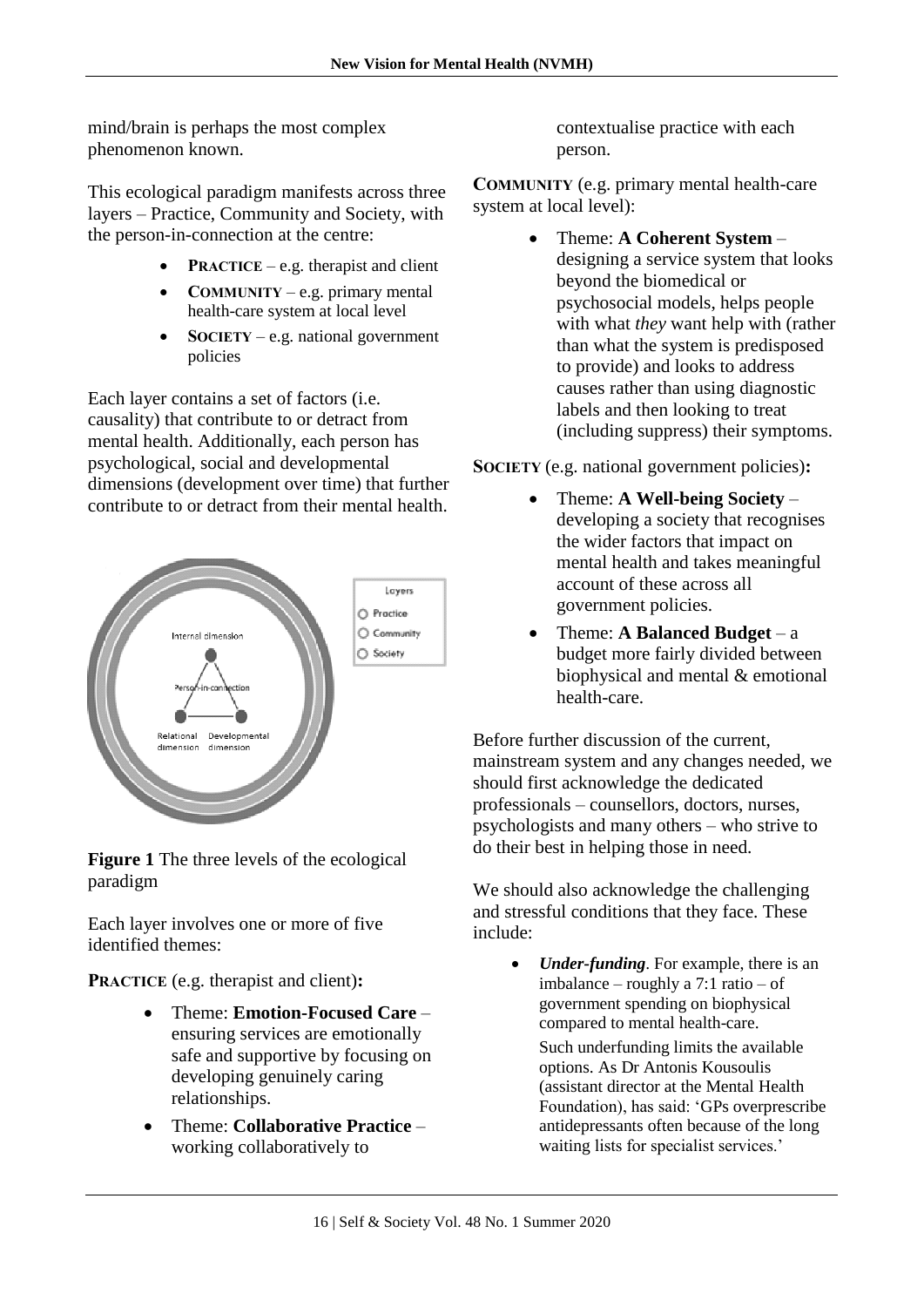*Being given what is often misleading or incomplete information concerning the results of drugs trials*, including with regard to clinical effectiveness and sideeffects. At root, this stems from the vested financial interest of the pharmaceutical industry and their significant control over (a) the design and conduct of drugs trials; (b) the researchers involved in those trials; and (c) the dissemination and publication of trial results.

There is a growing scepticism – in relation to mental health treatment at least – about much of the drug-related research that has been published. And with this comes a growing scepticism about some of the associated treatment guidelines.

- *The often-systemic requirement for a formal diagnosis of mental ill-health (of some category or other) to be issued before access to help and support can be provided.*
- *Encountering (within their working environment) the consequences of a society that permits very large inequalities of monetary income, social mobility and opportunities* – when the evidence conclusively shows that such inequalities lead to greater mental ill-health.

Despite these challenges/problems, many new and interesting ideas and approaches have arisen – and continue to arise – right across the field of mental health and well-being. A small sample might include:

- **The Power Threat Meaning Framework: Beyond Diagnosis to Meaning-based Patterns in Emotional Distress.**<sup>2</sup> Its approach is summarised in four questions that can apply to individuals, families or social groups:
	- o What has happened to you? (How is power operating in your life?)
	- o How did it affect you? (What kind of threats does this pose?)
	- o What sense did you make of it? (What is the meaning of these situations and experiences to you?)
- o What did you have to do to survive? (What kinds of threat response are you using?)
- Stress as a cause of inflammation<sup>3</sup> (an immune system response that can feed into depression, for instance)… and the exploration of associated nonpharmaceutical means of reducing stress, such as the science behind things like coldwater swimming, or the creation and maintenance of a healthy gut microbiome.
- **The Task Force on Diagnostic Alternatives**. <sup>4</sup> This has been established by the Society for Humanistic Psychology division within the American Psychological Association.
- The Discontinuity Model<sup>5</sup> (including the *Interacting Cognitive Subsystems* model of cognition) in relation to 'transliminal' experiences and 'psychosis'. This refers to breakdowns in interactions between a posited 'relational' mode (non-binary logic, without boundaries, emotionoriented) and a posited rational or 'propositional' mode (verbal, logically organising, boundary-maintaining, either/or binary logic).
- Within psychoneuroimmunology, how significant risk factors for chronic illness (including depression) can be linked to *the suppression of healthy emotions*. 6
- How we might *remake the relationships between us and revolutionise the welfare state*. <sup>7</sup> This concerns human connection and upending the current crisis of managing scarcity, to see instead that our capacities for relationships that can make the needed changes are abundant.
- The **Hearing Voices Approach**<sup>8</sup> in relation to the often-frightening occurrence of hearing voices, seeing visions and having other unusual experiences.
- **Social prescribing.**<sup>9</sup> This involves prescriptions (from health practitioners) that are not biomedical or overtly psychological. Examples include volunteering, arts activities, group learning, gardening, befriending, cookery, healthy eating advice and a range of sports.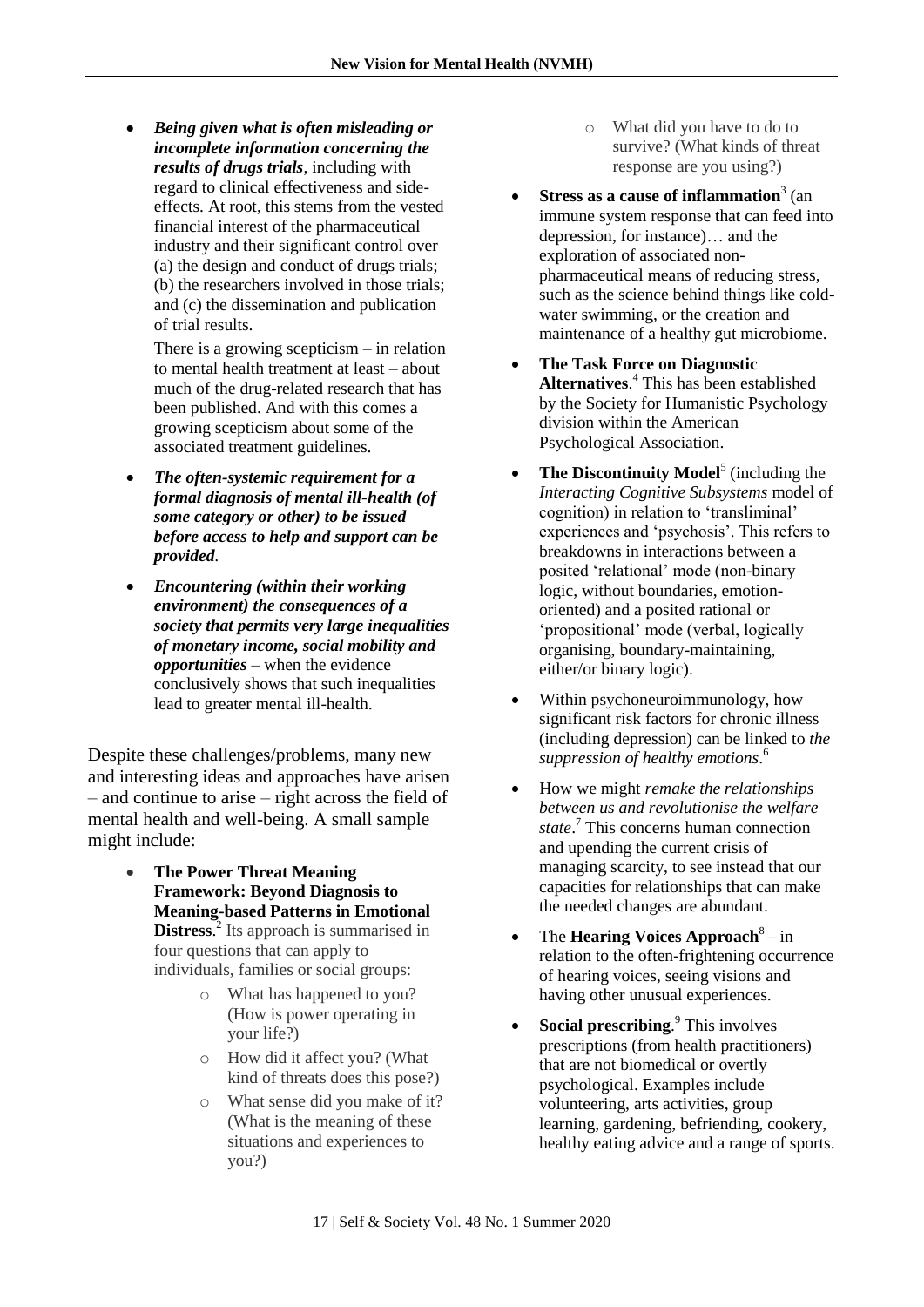However, there remains a need to address two of the key 'philosophical' problems with the current mainstream system (not least because these tend to both marginalise new approaches and add to the challenging conditions faced by mental health professionals):

• An overly 'rational-technical' approach when, in contrast, the lived experience of 'mental' illness centres mostly around *emotional* distress – anxiety, sadness, loneliness, shame, fear, guilt, anger, despair etc.

Underlying this is an essential truth: whilst somatic illnesses can mostly be identified objectively, the same cannot be said of psychiatric diagnoses, since these refer to thoughts, feelings and behaviour… and depend on a consensus within both society and various mental health professions as to what it means to be sick or healthy.

Yet despite this absence of a scientific/objective basis for many mental health diagnoses, such categorisations continue to be emphasised because categorisation is inherent to the 'rationaltechnical' approach.

This approach also tends to produce a focus on 'high-tech'. Hence, for example, the research into – and massive prescribing of – a variety of psychiatric drugs. And hence also the focus on genetics – e.g. the claimed genetic 'predispositions' to mental ill-health. The obverse of this is a tendency towards a lesser focus on 'low tech' or 'zero tech' approaches such as psychological therapy.

- A medical model that has been simplistically transferred across from biophysical health-care. The consequences of this include:
	- o *Pathologisation*: looking for deficits and disorders, and interpreting behavioural, emotional and cognitive reactions as mainly symptoms of an illness, as distinct from evidence of injury (e.g. through having endured traumatic experiences). The alternative, of course, is to see things more in terms of meaningful human coping strategies – even if these go awry – that are understandable, even

normal, within the context of the distressing circumstances, abnormal stress and life of the person concerned. To put it another way, bad things happen and can drive you 'crazy'.

o *The use of often dubious diagnostic labels* – labels that purport to explain the 'what' but say nothing about the 'why'.

These two problems of underpinning philosophy and approach, aided and abetted by the pharmaceutical industry, yield another major consequence: over-diagnosis. For example, in 2014 a staggering **26 per cent of adults** in England said they had received a diagnosis of mental illness.

This is *not* to say that mental illness does not exist on a significant scale. Nor is it to say that psychiatric drugs have no place in alleviating distress for some people, at least in the shortterm.

Moreover, it's clear that biophysical factors (e.g. the types of bacteria in the gut, or immune system responses leading to inflammation) *are* amongst the potential contributory causes of mental ill-health. But these stem mostly from underlying factors such as stress, social isolation, poor diet, disrupted sleep patterns, lack of exercise, lack of access to green and tranquil places, air pollution, and alcohol and substance abuse.

### **The Project's Impact So Far… and Next Steps**

The New Vision website $10$  contains many items – nearly 600 and counting… – aimed at illustrating the many aspects of a new approach to mental health-care.

A variety of people from across the field of mental health have provided positive feedback. They include service-users, professors, psychiatrists, psychologists, therapists, writers, researchers and others. And we've been